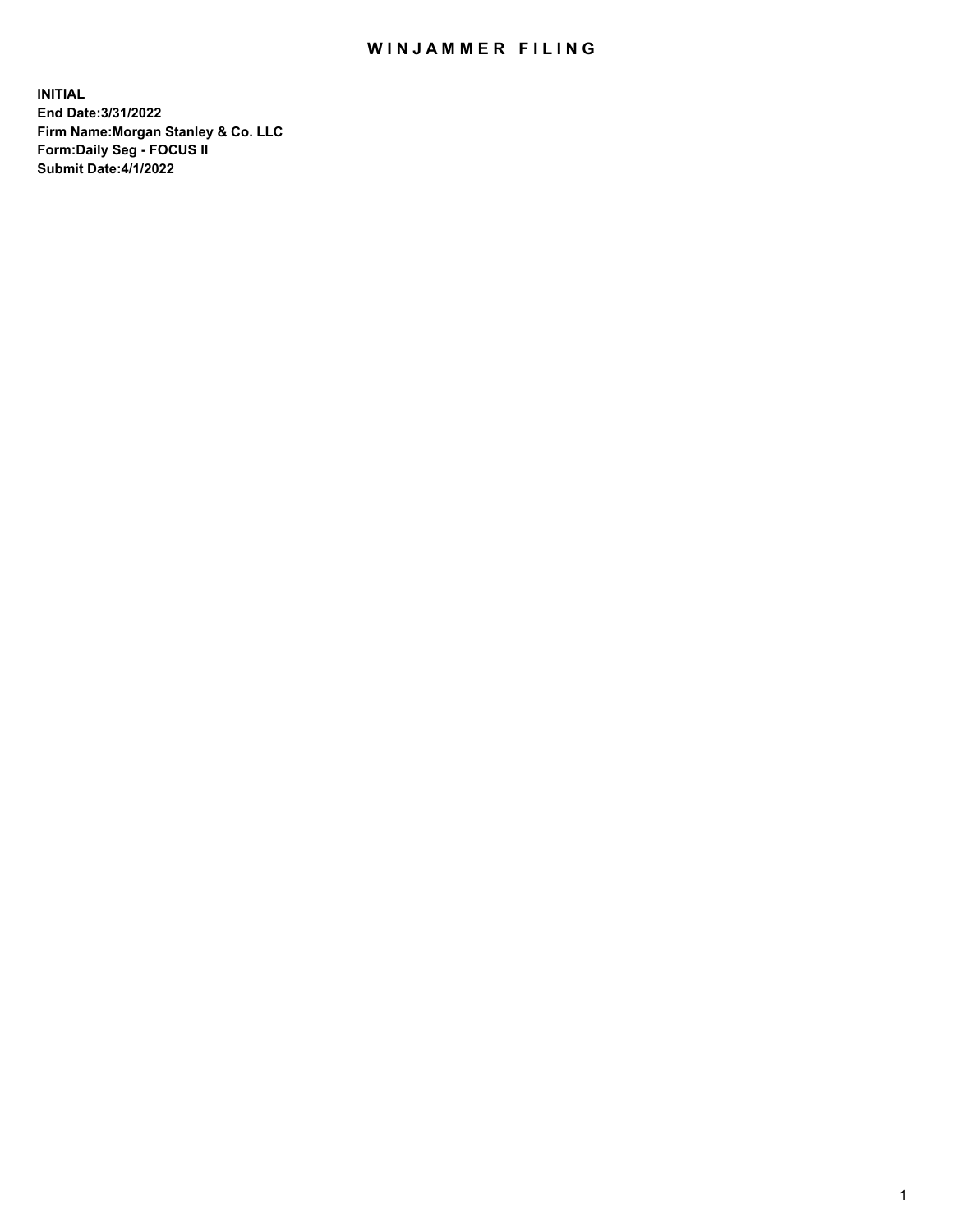**INITIAL End Date:3/31/2022 Firm Name:Morgan Stanley & Co. LLC Form:Daily Seg - FOCUS II Submit Date:4/1/2022 Daily Segregation - Cover Page**

| Name of Company                                                                                                                                                                                                                                                                                                                | Morgan Stanley & Co. LLC                                |
|--------------------------------------------------------------------------------------------------------------------------------------------------------------------------------------------------------------------------------------------------------------------------------------------------------------------------------|---------------------------------------------------------|
| <b>Contact Name</b>                                                                                                                                                                                                                                                                                                            | <b>Ikram Shah</b>                                       |
| <b>Contact Phone Number</b>                                                                                                                                                                                                                                                                                                    | 212-276-0963                                            |
| <b>Contact Email Address</b>                                                                                                                                                                                                                                                                                                   | Ikram.shah@morganstanley.com                            |
| FCM's Customer Segregated Funds Residual Interest Target (choose one):<br>a. Minimum dollar amount: ; or<br>b. Minimum percentage of customer segregated funds required:% ; or<br>c. Dollar amount range between: and; or<br>d. Percentage range of customer segregated funds required between:% and%.                         | 235,000,000<br><u>0</u><br>0 <sup>0</sup><br>00         |
| FCM's Customer Secured Amount Funds Residual Interest Target (choose one):<br>a. Minimum dollar amount: ; or<br>b. Minimum percentage of customer secured funds required:%; or<br>c. Dollar amount range between: and; or<br>d. Percentage range of customer secured funds required between:% and%.                            | 140,000,000<br><u>0</u><br><u>0 0</u><br>0 <sub>0</sub> |
| FCM's Cleared Swaps Customer Collateral Residual Interest Target (choose one):<br>a. Minimum dollar amount: ; or<br>b. Minimum percentage of cleared swaps customer collateral required:% ; or<br>c. Dollar amount range between: and; or<br>d. Percentage range of cleared swaps customer collateral required between:% and%. | 92,000,000<br><u>0</u><br><u>00</u><br>0 <sub>0</sub>   |

Attach supporting documents CH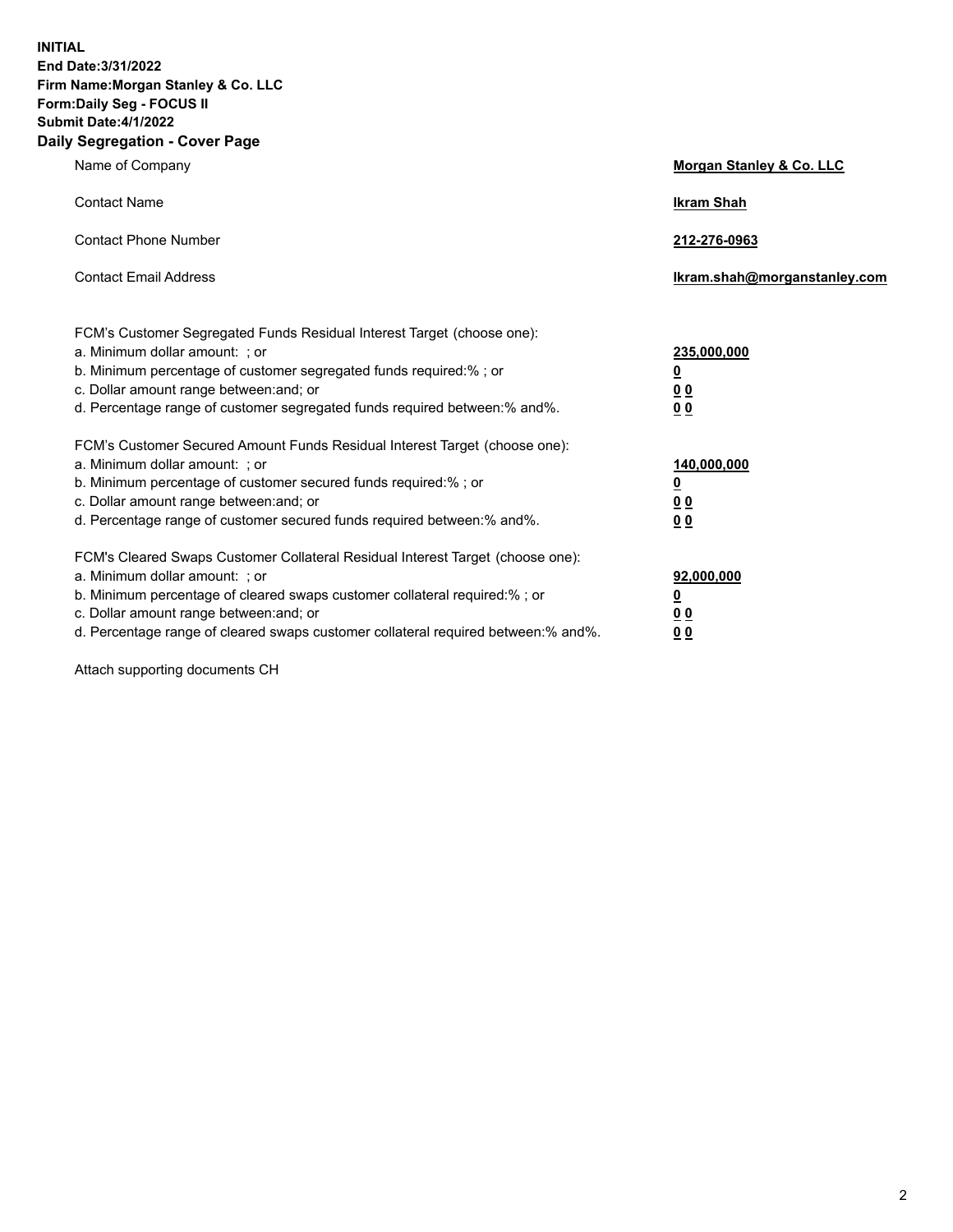| <b>INITIAL</b> | End Date: 3/31/2022<br>Firm Name: Morgan Stanley & Co. LLC<br>Form: Daily Seg - FOCUS II<br><b>Submit Date: 4/1/2022</b><br><b>Daily Segregation - Secured Amounts</b> |                                                                |
|----------------|------------------------------------------------------------------------------------------------------------------------------------------------------------------------|----------------------------------------------------------------|
|                | Foreign Futures and Foreign Options Secured Amounts                                                                                                                    |                                                                |
|                | Amount required to be set aside pursuant to law, rule or regulation of a foreign<br>government or a rule of a self-regulatory organization authorized thereunder       | $0$ [7305]                                                     |
| 1.             | Net ledger balance - Foreign Futures and Foreign Option Trading - All Customers<br>A. Cash                                                                             | 4,490,176,610 [7315]                                           |
| 2.<br>3.       | B. Securities (at market)<br>Net unrealized profit (loss) in open futures contracts traded on a foreign board of trade<br>Exchange traded options                      | 2,330,520,166 [7317]<br>2,158,748,613 [7325]                   |
|                | a. Market value of open option contracts purchased on a foreign board of trade                                                                                         | <b>76,835,262</b> [7335]                                       |
| 4.<br>5.       | b. Market value of open contracts granted (sold) on a foreign board of trade<br>Net equity (deficit) (add lines 1. 2. and 3.)                                          | -61,080,414 [7337]<br>8,995,200,237 [7345]                     |
|                | Account liquidating to a deficit and account with a debit balances - gross amount<br>Less: amount offset by customer owned securities                                  | 142,266,221 [7351]<br>-139,384,364 [7352] 2,881,857<br>[7354]  |
| 6.             | Amount required to be set aside as the secured amount - Net Liquidating Equity<br>Method (add lines 4 and 5)                                                           | 8,998,082,094 [7355]                                           |
| 7.             | Greater of amount required to be set aside pursuant to foreign jurisdiction (above) or line<br>6.                                                                      | 8,998,082,094 [7360]                                           |
| 1.             | FUNDS DEPOSITED IN SEPARATE REGULATION 30.7 ACCOUNTS<br>Cash in banks                                                                                                  |                                                                |
|                | A. Banks located in the United States<br>B. Other banks qualified under Regulation 30.7                                                                                | 282,655,615 [7500]<br>340,726,535 [7520] 623,382,150<br>[7530] |
| 2.             | <b>Securities</b><br>A. In safekeeping with banks located in the United States                                                                                         | 1,108,807,750 [7540]                                           |
|                | B. In safekeeping with other banks qualified under Regulation 30.7                                                                                                     | 83,410,307 [7560] 1,192,218,057<br>[7570]                      |
| 3.             | Equities with registered futures commission merchants                                                                                                                  |                                                                |
|                | A. Cash                                                                                                                                                                | 30,072,856 [7580]                                              |
|                | <b>B.</b> Securities                                                                                                                                                   | $0$ [7590]                                                     |
|                | C. Unrealized gain (loss) on open futures contracts                                                                                                                    | 798,389 [7600]                                                 |
|                | D. Value of long option contracts<br>E. Value of short option contracts                                                                                                | $0$ [7610]                                                     |
| 4.             | Amounts held by clearing organizations of foreign boards of trade                                                                                                      | 0 [7615] 30,871,245 [7620]                                     |
|                | A. Cash                                                                                                                                                                | $0$ [7640]                                                     |
|                | <b>B.</b> Securities                                                                                                                                                   | $0$ [7650]                                                     |
|                | C. Amount due to (from) clearing organization - daily variation                                                                                                        | $0$ [7660]                                                     |
|                | D. Value of long option contracts                                                                                                                                      | $0$ [7670]                                                     |
|                | E. Value of short option contracts                                                                                                                                     | 0 [7675] 0 [7680]                                              |
| 5.             | Amounts held by members of foreign boards of trade                                                                                                                     |                                                                |
|                | A. Cash                                                                                                                                                                | 4,101,587,203 [7700]                                           |
|                | <b>B.</b> Securities                                                                                                                                                   | 1,138,302,109 [7710]                                           |
|                | C. Unrealized gain (loss) on open futures contracts<br>D. Value of long option contracts                                                                               | 2,157,950,224 [7720]<br>76,835,262 [7730]                      |
|                | E. Value of short option contracts                                                                                                                                     | -61,080,414 [7735] 7,413,594,384<br>$[7740]$                   |
| 6.             | Amounts with other depositories designated by a foreign board of trade                                                                                                 | $0$ [7760]                                                     |
| 7.             | Segregated funds on hand                                                                                                                                               | $0$ [7765]                                                     |
| 8.             | Total funds in separate section 30.7 accounts                                                                                                                          | 9,260,065,836 [7770]                                           |

- 9. Excess (deficiency) Set Aside for Secured Amount (subtract line 7 Secured Statement Page 1 from Line 8)
- 10. Management Target Amount for Excess funds in separate section 30.7 accounts **140,000,000** [7780]
- 11. Excess (deficiency) funds in separate 30.7 accounts over (under) Management Target **121,983,742** [7785]

**261,983,742** [7380]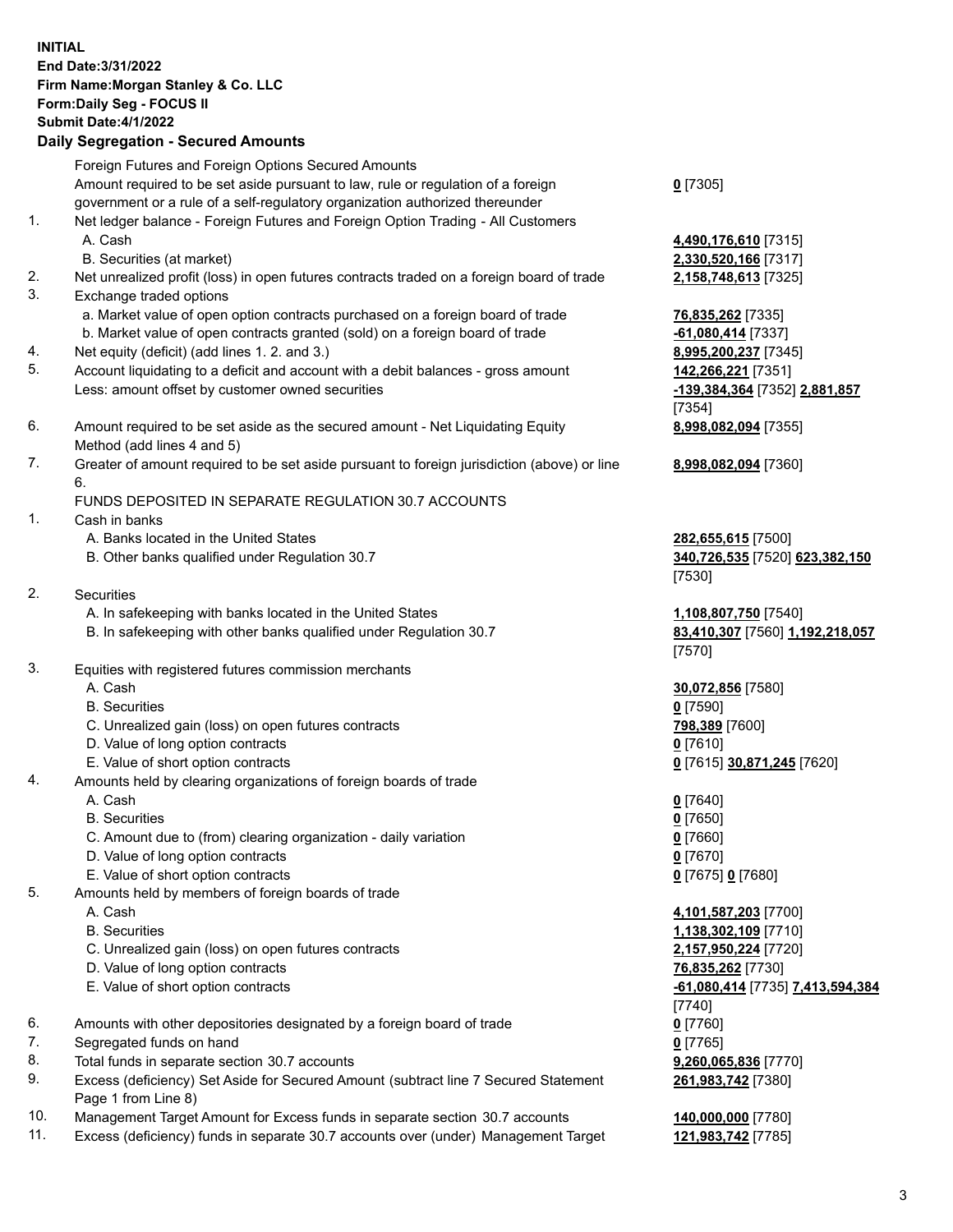**INITIAL End Date:3/31/2022 Firm Name:Morgan Stanley & Co. LLC Form:Daily Seg - FOCUS II Submit Date:4/1/2022 Daily Segregation - Segregation Statement** SEGREGATION REQUIREMENTS(Section 4d(2) of the CEAct) 1. Net ledger balance A. Cash **14,779,020,327** [7010] B. Securities (at market) **8,444,908,473** [7020] 2. Net unrealized profit (loss) in open futures contracts traded on a contract market **2,617,643,540** [7030] 3. Exchange traded options A. Add market value of open option contracts purchased on a contract market **2,117,003,125** [7032] B. Deduct market value of open option contracts granted (sold) on a contract market **-1,353,375,502** [7033] 4. Net equity (deficit) (add lines 1, 2 and 3) **26,605,199,963** [7040] 5. Accounts liquidating to a deficit and accounts with debit balances - gross amount **811,610,195** [7045] Less: amount offset by customer securities **-809,117,364** [7047] **2,492,831** [7050] 6. Amount required to be segregated (add lines 4 and 5) **26,607,692,794** [7060] FUNDS IN SEGREGATED ACCOUNTS 7. Deposited in segregated funds bank accounts A. Cash **2,061,894,118** [7070] B. Securities representing investments of customers' funds (at market) **0** [7080] C. Securities held for particular customers or option customers in lieu of cash (at market) **2,614,359,366** [7090] 8. Margins on deposit with derivatives clearing organizations of contract markets A. Cash **16,448,311,565** [7100] B. Securities representing investments of customers' funds (at market) **0** [7110] C. Securities held for particular customers or option customers in lieu of cash (at market) **5,667,032,808** [7120] 9. Net settlement from (to) derivatives clearing organizations of contract markets **-749,537,317** [7130] 10. Exchange traded options A. Value of open long option contracts **2,117,003,125** [7132] B. Value of open short option contracts **-1,353,375,502** [7133] 11. Net equities with other FCMs A. Net liquidating equity **24,804,799** [7140] B. Securities representing investments of customers' funds (at market) **0** [7160] C. Securities held for particular customers or option customers in lieu of cash (at market) **0** [7170] 12. Segregated funds on hand **163,516,299** [7150] 13. Total amount in segregation (add lines 7 through 12) **26,994,009,261** [7180] 14. Excess (deficiency) funds in segregation (subtract line 6 from line 13) **386,316,467** [7190] 15. Management Target Amount for Excess funds in segregation **235,000,000** [7194]

16. Excess (deficiency) funds in segregation over (under) Management Target Amount Excess

**151,316,467** [7198]